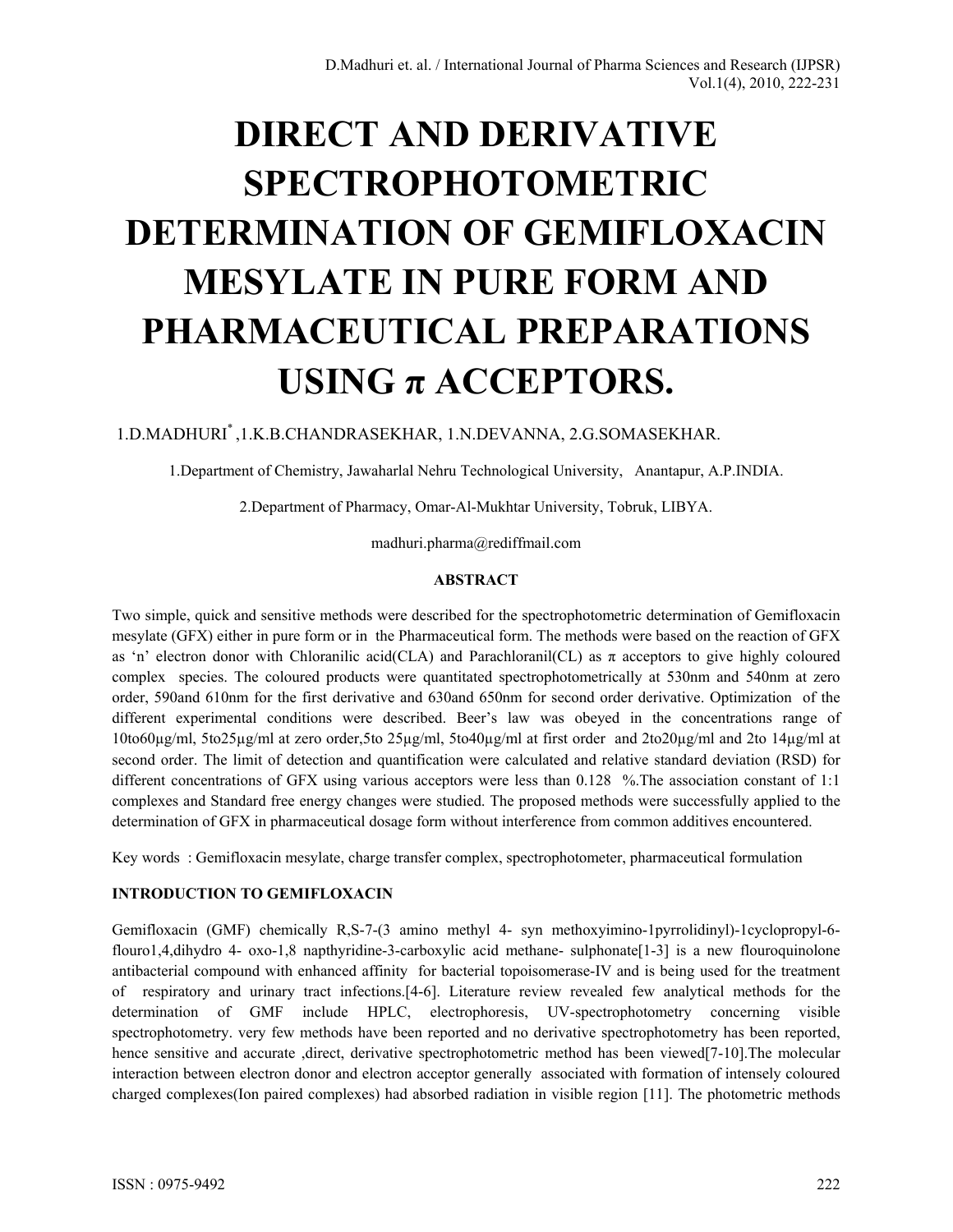based on these interactions were usually simple and convenient because of the rapid formation of complexes .GFX is a good 'n' electron donor and form ion pair complex with  $\pi$  acceptors such as Chloranilic acid(CLA) and Para chloranil(CL) and known to yield ion pair complexes and radical anions with variety of electron donor[12-22]. This donor acceptor interactions has been investigated, GFX as electron donor. The present study describes direct simple, more sensitive and precise spectrophotometric methods than the existing U.V and HPLC methods that were free from experimental variables such as extraction steps. No interference was observed in the assay of GFX from common excipients in levels used in the pharmaceutical formulations. The reaction conditions and application of the method for the determination of GFX in Tablets have been established. In addition the association constant, the stiochiometric ratio of reactants and standard free energy changes were determined.

## **EXPERIMENTAL**

APPARATUS: All absorption spectra were made using SCIMADZU U.V 160spectrophotometer equipped with 10mm matched Quartz cells.

MATERIALS AND REAGENTS: All reagents and solvents were of Analytical grade(AR grade)

The following commercial formulations were subjected to the Analytical procedures

1.Gemez(Majesta) a division of Glenmark Pharmaceuticals Ltd, Mumbai, labeled to contain 320mg of GFX

2. G.cin(Hetero drugs Ltd, Hyderabad, labeled to contain 320mg of GFX were used.

STOCK SOLUTIONS: Stock solutions of GFX were prepared by dissolving 40mg and 10 mg in 5ml of distilled water and volume was made up to mark in a100ml calibrated volumetric flask with distilled water to obtain the stock solution of  $1x10^{-3}$ M and  $0.1$ mg/ml of drug. Such drug solutions were stable for about 3days when stored in refrigerator at 5°c

Chloranilic acid (CLA) and P-Chloranil(CL) were freshly prepared as  $1x10^{-2}$  M solution in acetonitrile .The solution was stable for greater than one week at  $5^{\circ}c$ 

GENERAL PROCEDURES: To a 10ml volumetric flask transferred 1ml of 1x10-3M GFX stock solution and 2ml of  $1x10^{-2}$ M CLA or CL reagents were added . The reaction mixture was heated on a water bath at  $60\pm2^{\circ}$ C for 10min for CLA or CL methods. After cooling and diluting to volume with acetonitrile, the absorbance was measured at 530nm and 540nm for CLA and CL respectively against a reagent blank prepared in the same manner.

PROCEDURE FOR DOSAGE FORM: An accurately weighed amount of finely powdered tablet equivalent to 100mg of drug was dissolved in about 20ml of distilled water and transfered into a 100ml calibrated volumetric flask and after 30 min of mechanical stirring was filtered into a 100ml calibrated volumetric flask through Whatmann No:41 filter paper necessary amounts of filtrate was diluted to 100ml with acetonitrile and then the same procedure is followed as described above.

STIOCHIMETRIC RELATIONSHIP: Job's method for continuous variation[23] was employed to establish the stiochiometry of coloured products. A  $1x10^{-3}M$  concentration standard solution of GFX and  $1x10^{-3}M$  concentration solution of CLA and CL were used .The absorbance of the complex was used to calculate the association constants and standard free energy changes of complexation(ΔG).

## RESULTS AND DISCUSSIONS :

The interaction of GFX with CLA and CL in acetonitrile yielded red coloured chromgen absorbing maximally at wavelength 530nm and 540nm respectively (Fig:2) Most propably due to the formation of charge transfer complexes between GFX acting as n-donor(D) or Lewis base and CLA and CL act as  $\pi$  acceptor(A) or Lewis acid.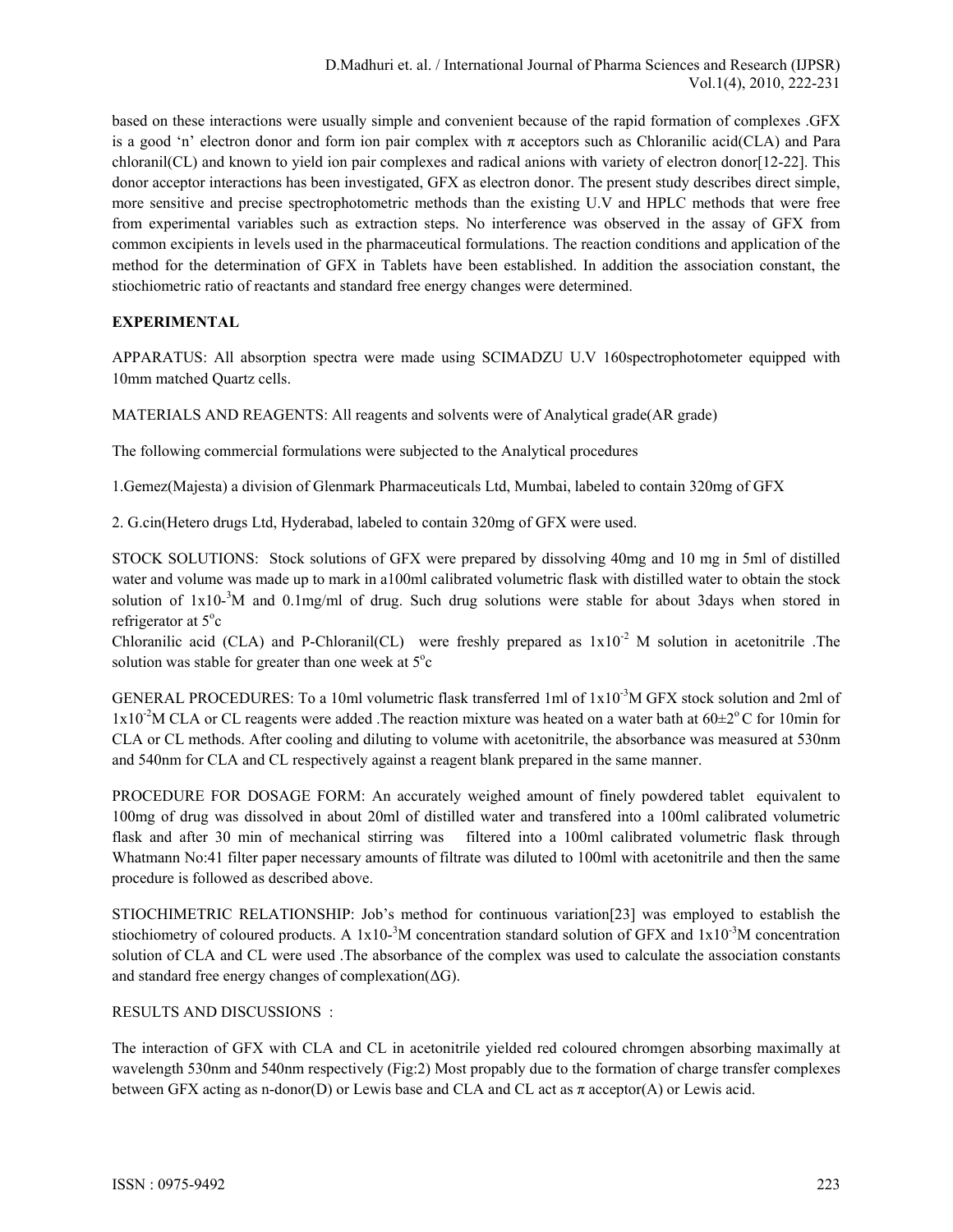



Fig-1 Absorption spectra of  $40\mu\text{g/ml}$  GFX complex with  $1x10^{-2}$ -M CLA and CL respectively against reagent blank.



Fig2: First order derivative of 40µg/ml GFX complex with 1x10<sup>-2</sup>-M CLA and CL

The dissociation of the DA complex was promoted by the high ionizing power dielectric constant of acetonitrile solvent,[24], further support for the assignment was provided by the comparison of the absorption bands with those of the CLA and CL<sup>-</sup>radical anions produced in acetonitrile

## OPTIMUM CONDITIONS

1) CHOICE OF THE SOLVENT: Although charge transfer complexes are propably formed in many solvents the high cut of points of some solvents observed short wavelengths and therefore clear cut spectroscopic evidences for charge transfer complexes could not be ascertained. Acetonitrile is found to be the best solvent for the two reagent because it has high relative permittivity which yielded maximum of CLA and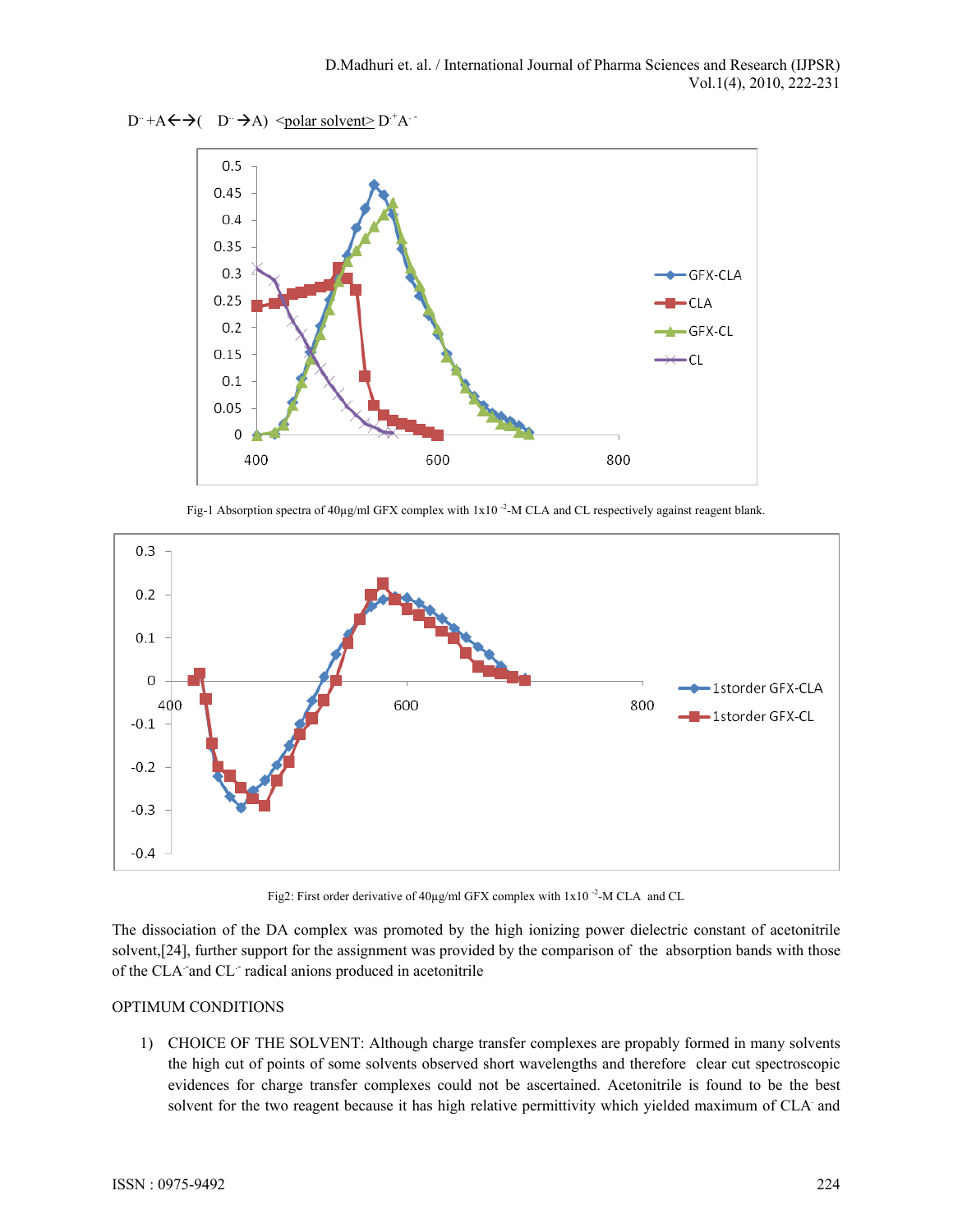CL. species . Other solvents such as Ethanol, Chloroform, Methylene chloride and 1,4 –Dioxane were also examined as possible substitutes but the colour intensity was lower with these solvents.(Table-1)

| Solvent      | Absorbance CLA(530nm) | Absorbance CL(540nm) |
|--------------|-----------------------|----------------------|
| Acetonitrile | 0.814                 | 0.515                |
| Chloroform   | 0.016                 | 0.01                 |
| Ethanol      | 0.026                 | 0.023                |
| 1,4Dioxane   | 0.022                 | 0.002                |

Table-1 Effect of solvent on the absorption intensity of the reaction products of GFX with CLA and CL

2) REAGENT CONCENTRATION : When the various concentrations of CLA and CL were added to a fixed concentration of GFX, 2ml of  $1x10<sup>-2</sup>M$  solution of CLA or CL found to be sufficient for the production of maximum and reproducible colour intensity (Fig-3). Higher concentrations of reagents did not effect the colour intensity.



Fig-3 Second order derivative of 40µg/ml GFX complex with 1x10<sup>-2</sup>-M CLA and CL

- 3) REACTION TIME: The optimum reaction time was determined by the following colour development at room temperature ( $25\pm2~^0$ C). Complete colour development was not attained till 60 minutes, after heating on waterbath at  $60\pm2\textsuperscript{0}C$  for 10 minutes for CLA and CL. The colour remain stable for  $\geq 36$  hours for the two reagents.
- 4) STICHIOMETRIC OF THE REAGENTS : The stichiometric ratio of the reagents ( drug: reagent) in the charge transfer complex was determined by the method of continuous variation(Job's method) was found to be 1:1 for CLA and CL (Fig-4).This suggests that one Nitrogen atom of the piperidine ring in GFX is involved in the reaction with CLA and CL.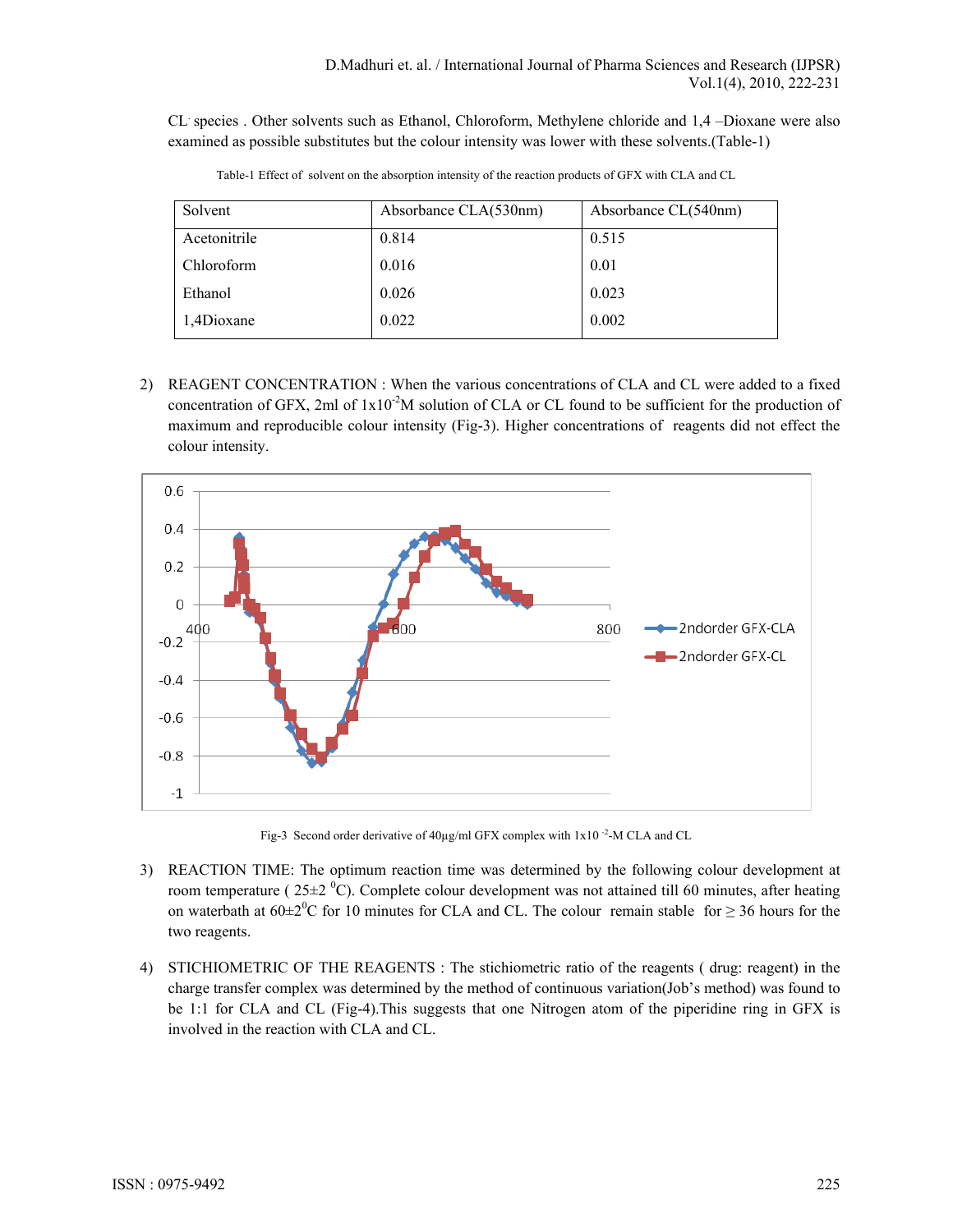

Fig-4 Effect of reagent concentration( $1x10^2M$ )on the formation of GFX complex with CLA and CL

| Parameter                     | <b>GFX-CLA</b>      | <b>GFX-CLA</b><br><b>Ist</b><br>derivative | <b>GFX-CLA</b><br>2 <sup>nd</sup><br>derivative | <b>GMF-CL</b>       | <b>GMF-CL</b><br><b>Ist</b><br>derivative | <b>GMF-CL</b><br>2 <sup>nd</sup><br>derivative |
|-------------------------------|---------------------|--------------------------------------------|-------------------------------------------------|---------------------|-------------------------------------------|------------------------------------------------|
| Wavelength $\lambda$ - max    | 530 <sub>nm</sub>   | 590 <sub>nm</sub>                          | 630nm                                           | 540 <sub>nm</sub>   | 610 <sub>nm</sub>                         | 650 <sub>nm</sub>                              |
| Temperature                   | $60^0C$             | $60^0C$                                    | $60^0C$                                         | $60^0C$             | $60^0C$                                   | $60^0C$                                        |
| Time                          | 10min               | 10 <sub>min</sub>                          | 10 <sub>min</sub>                               | 10 <sub>min</sub>   | 10min                                     | 10 <sub>min</sub>                              |
| Linearity range( $\mu$ g/ml)  | $5 - 25$            | $5-40$                                     | $2 - 20$                                        | $10-60$             | $5 - 50$                                  | $2 - 14$                                       |
| Molar absorptivity $\epsilon$ | $1.165 \times 10^5$ | $4.875 \times 10^{4}$                      | 9.12510 <sup>4</sup>                            | $1.025 \times 10^5$ | $5.6x10^{4}$                              | $9.7x10^4$                                     |
| LOD(mcg/ml)                   | 1.2                 | 0.9                                        | 0.7                                             | 1.5                 | 1.1                                       | 0.9                                            |
| LOQ(mcg/ml)                   | 3.95                | 2.73                                       | 2.35                                            | 5.2                 | 3.8                                       | 2.73                                           |
| Slope                         | 0.011               | 0.004                                      | 0.008                                           | 0.011               | 0.006                                     | 0.009                                          |
| Intercept                     | 0.001               | 0.001                                      | 0.002                                           | 0.01                | 0.002                                     | 0.001                                          |
| Correlation coefficient       | 0.997               | 0.999                                      | 0.998                                           | 0.996               | 0.999                                     | 0.999                                          |
| Accuracy                      | 100.03              | 100.15                                     | 100.3                                           | 100.01              | 100.05                                    | 100.1                                          |
| RSD%                          | 0.324               | 0.096                                      | 0.106                                           | 0.0089              | 0.0107                                    | 0.1289                                         |

Table-2Statastical Analysis of Calibration graphs and analytical data for the complexation of GFX with CLA and CL methods

5) ASSOCIATION CONSTANT AND FREE ENERGY: By using job's method it was found that 1:1 complex was found and K the Association constant was calculated based on the formula:

> K=1-α/α<sup>2</sup> Χ C where  $\alpha = O.D_{max} - O.D_{min}/O.D_{max}$

> > And C is the Concentration.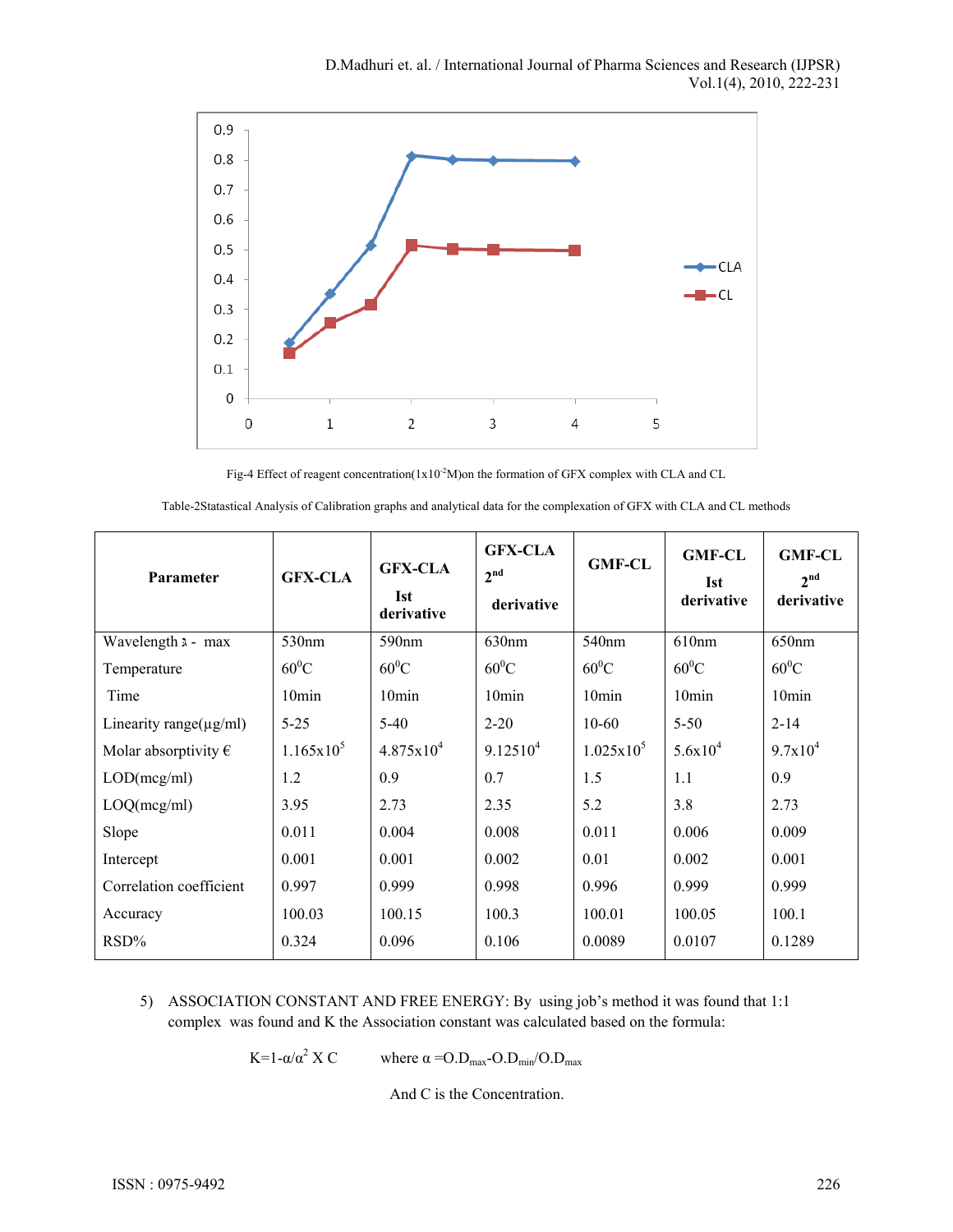The calculated association constants were recorded in Table-3 .The low values obtained are common in these complexes due to the dissociation of the original donor-acceptor complex to the radical anion.

| <b>Parameters</b>              | GMF-CLA at 530nm | <b>GMF-CL at 540nm</b> |
|--------------------------------|------------------|------------------------|
| Total molar conc               | $1x10^{-4}M$     | $1x10^{-4}M$           |
| N                              | 2.303            | 2.303                  |
| $A/A_{ex}$                     | 1.0714           | 1.11                   |
| $\beta^*$                      | $2.156x10^{5}$   | $9x10^6$               |
| $\text{Log}\beta$ $\Delta G^0$ | 5.34             | 6.954                  |
|                                | $-3.9$           | $-3.99$                |

Table 3: Stability constants of Gatifloxacin mesylate chelate with CLA and CL byJob's method

The standard free energy changes of complexation ( $\Delta G^0$ ) were calculated from the association constants by the following equation[25]

$$
\Delta G^0 = 2.303RT \text{ Log K}
$$

where  $\Delta G^0$  is the free energy change of the complex (KJ mol-<sup>1</sup>),R is the gas constant(1.987cal mol<sup>-1</sup>deg<sup>-1</sup>) T is the temperature in Kelvin( $273+000^{\circ}$ C) K is the Association constant of the drug-acceptor complex  $(1 \text{mol}^{-1})$ 

6) INTERERENCE STUDY: Potential interference by the excipients in the dosage form was also studied samples were prepared by mixing fixed amounts of common excipients such as lactose, microcrystalline cellulose, talc, magnesium sterate and starch. The good percentage recoveries (Table-4) were obtained indicating no interference was observed from any of these excipients with the prepared method. The absence of interference from these excipients was attributed to the extraction with organic solvents prior to analysis.

|                           | Recovery±%RSD       |                     |  |  |
|---------------------------|---------------------|---------------------|--|--|
| <b>Excipient</b>          | <b>GFX-CLA</b>      | <b>GFX-CLA</b>      |  |  |
|                           | 530 <sub>nm</sub>   | 540 <sub>nm</sub>   |  |  |
|                           |                     |                     |  |  |
| Microcrystallinecellulose | $100.05 \pm 0.1257$ | $100.01 \pm 0.1343$ |  |  |
| Lactose(10mg)             | $100.03 \pm 0.159$  | $99.8 \pm 0.1$      |  |  |
| Talc(10mg)                | $100.01 \pm 0.177$  | $99.9 \pm 0.124$    |  |  |
| Magnesium sterate(10mg)   | $99.9 \pm 0.137$    | $99.95 \pm 0.15$    |  |  |
| Starch(10mg)              | $100.01 \pm 0.157$  | $100.03\pm0.1699$   |  |  |

Table 4: Determination of Gemifloxacin in presence of common excipients

7) QUANTIICATION: Commercial formulations of GFX were successfully analysed by the proposed methods. The reliability of the proposed method was checked by standard addition method. The results (Table-5) show that the mean recoveries were found in the range of  $100.01-100.03$  with  $RSD \le 0.0687$  % for CLA and 100.01 with RSD≤ 0.00578 for CL. The performance order of the proposed methods is CLA  $> CL$ .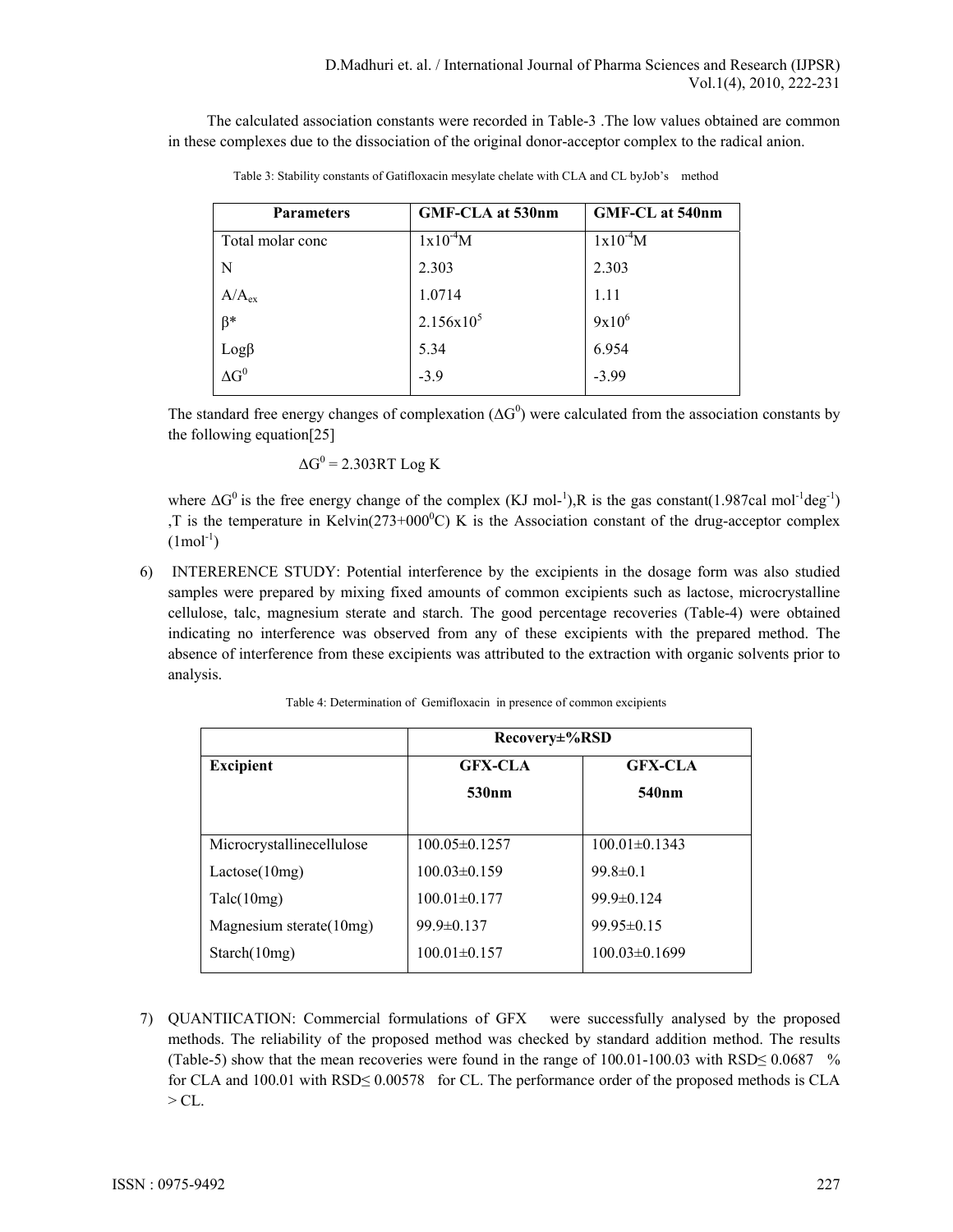

Fig-5 Job's method for GFX complex with CLA and CL;**גּ**-530nm,540nm,respectively.

| Formulation | Labelled amount   | $%$ Recovery<br>CLA | %Recovery CL | $%$ RSD<br><b>CLA</b> | $%$ RSD<br>CL |
|-------------|-------------------|---------------------|--------------|-----------------------|---------------|
| Gemez       | 320mg             | 100.03              | 100.01       | 0.0687                | 0.003726      |
| G-cin       | 320 <sub>mg</sub> | 100.01              | 100.01       | 0.01117               | 0.005773      |

Table-5 Results of analysis of Tablet formulations containing GFX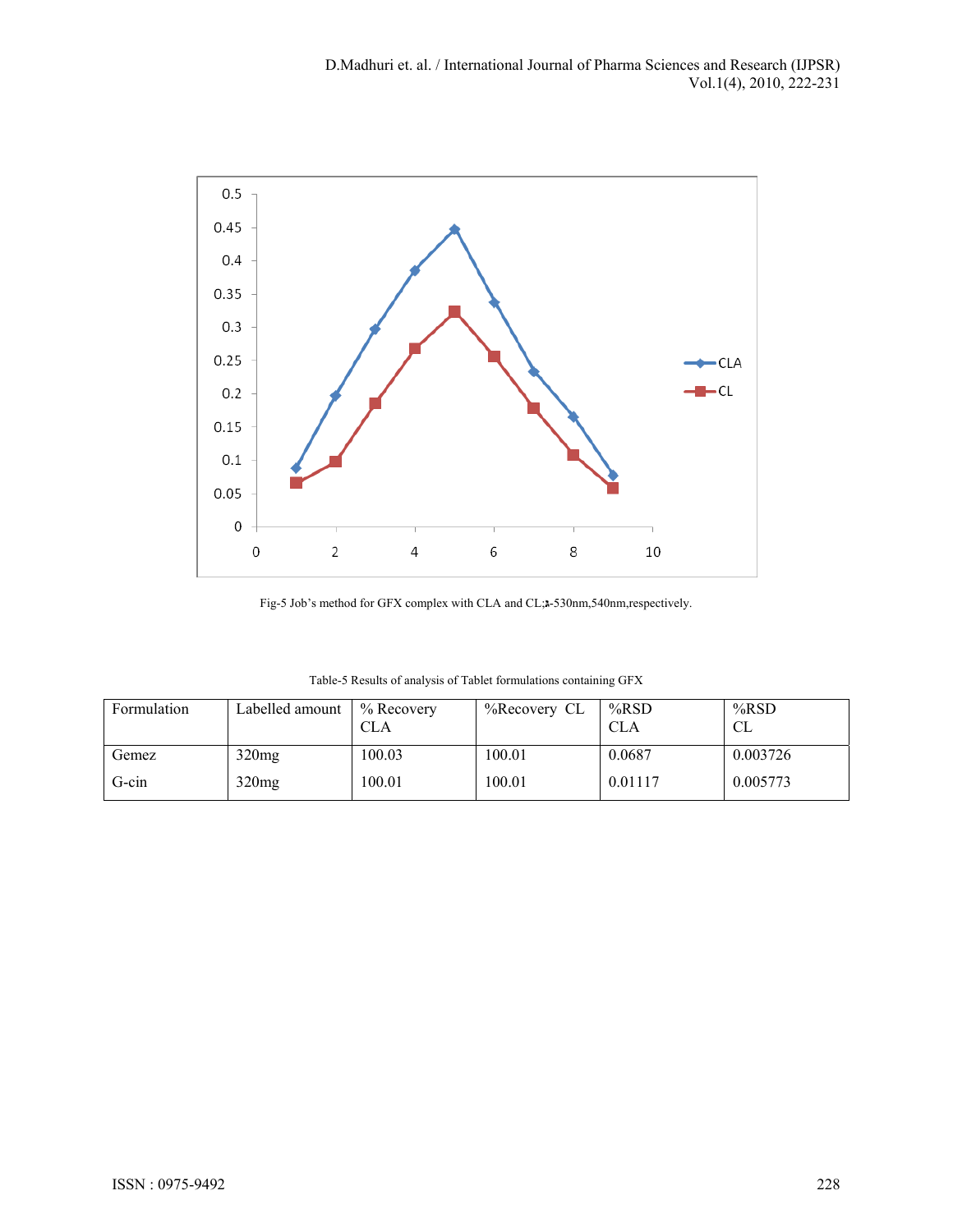| Proposed method | Taken µg/ml | Added µg/ml              | Gemez   | G-cin  |
|-----------------|-------------|--------------------------|---------|--------|
| CLA             | 40          |                          | 100.03  | 100.01 |
|                 |             | 40                       | 99.8    | 99.6   |
|                 |             | 80                       | 100.02  | 99.8   |
|                 |             | 120                      | 100.02  | 100.03 |
|                 |             | 160                      | 100.03  | 100.04 |
|                 |             | 200                      | 100.02  | 100.02 |
| Mean            |             |                          | 99.98   | 99.91  |
| %RSD            |             |                          | 0.08361 | 0.1639 |
| ${\rm CL}$      |             |                          |         |        |
|                 | 40          | $\overline{\phantom{m}}$ | 100.02  | 100.01 |
|                 |             | 40                       | 99.8    | 100.03 |
|                 |             | $80\,$                   | 100.02  | 99.9   |
|                 |             | 120                      | 100.04  | 99.8   |
|                 |             | 160                      | 100.01  | 100.03 |
|                 |             | 200                      | 100.03  | 100.02 |
| Mean            |             |                          | 99.98   | 99.97  |
| %RSD            |             |                          | 0.0839  | 0.0865 |

Table-6 Determination of GFX in Pharmaceutical dosage forms applying standard addition technique

CONCLUSION : The proposed methods are simple ,less time consuming and more sensitive and validated than the reported U.V and HPLC methods. The proposed method concerning CLA is superior to CL. The proposed methods are suitable for the determination of GFX in pharmaceutical formulation without interference from excipients suggesting useful applications in bulk analysis.

#### **REFERENCES:**

- [1] The Merck index, 13<sup>th</sup> edn., Merck and Co Inc., White house station, N.J., USA ,779.
- [2] M.Mathew, V.Das Gupta, R.E.Bailey . *Drug Dev. Ind. Pharm***.(8)(**1995).
- [3] Ekpe, N and T.Jacobsen, *Drug Dev. Ind. Pharm*., **25(9),**1057, (1999).
- [4] Oh J I, Pack M J, Ahn M Y, Kim CY, Hong C Y, Kim I C and Kwak J H.*Antimicrob Agents Chemothe*r. 1996, **40**, 1564.
- [5] Cormican M G and Jones R N, *Antimicrob Agents Chemothe*r. 1997, **41**, 204.
- [6] Hohl A F, Frei R, Ponter V, Von graevenitz A, Knapp C, Washington J, Johnson Dand Jones R *N. Clin. Microbiol Infec*t. 1998, **4,** 280.
- [7] Doyle E, Fowles S E, Mc Donnell D F, Mc Carthy and White S A. *J. Chromatogr. B.*2000, **746,** 191.
- [8] Ramji J V, Austin N E, Boyle G W, Chalker M H, Duncan G, Fairless A J, Hollis F J,Mc Donnell D F, Musick T J and Shardlow P C. *Drug Metabolisam and Disposition.* 2001, **29**, 435.
- [9] Seung I Cho, Jiyeon Shim, Min-su kim, Yong-kweon kim and Doo soo chung.*J. Chromatogr.* A. 2004, **1055**, 241.
- [10] Won jae Lee and Chang Yang Hong. *J. Chromatogr.* A. 2000, **879**, 113
- [11] Faster R.,"organic Charge Transfer Complexes," Vol.51 Academicpress, London, 1969, p387.
- [12] Rao C N R, Bhat S N, Dwivedi P C, in: Brame E G, Ed., *Applied SpectroscopyReview*s, Dekker , New York, 1972, **5**, 1-170.
- [13] Amin.A.S., EL-SayedG.O., Issa Y.M., Analyst, 120, 1189-1193(1995).
- [14] Faster R, " Organic charge Complexes" vol 51, Academic press,London,1969,p387
- [15] Rao, C. N.R,Bhat,S.N,Dwivedi,P.C, "Applied Spectroscopy review" vol 5,ed,by Brame,E.G, Decker Newyork ,1972pp1170.
- [16] Amin A.S,El Sayed G.O .Issa Y.M Analyst 120,1189-1193(1995)
- [17] A.L Ghannam S.M, El Brassy A.M,AL Hussein L.AJ.AOAC int,2, 239-243(1999)
- [18] Ayad M.M,Shalaby A.A Abdellate H.E,Elsaid H.M, J.pharm,biomed. Anal,18,975-983(1999)
- [19] Abdel Gwad F.M,Issa Y.M, Fahmy H.M,Hussein H.M ,Mikcrochim,Acta, 130,35-49(1990)
- [20] Abdellate H.E,J.Pharm,Biomed.Anal., 17,1267-1271(1998)
- [21] Albine.H.M,El.Yazbik F.A,Blaih S.M,Shalan R.A,Spectro let,31,99-980(1998)